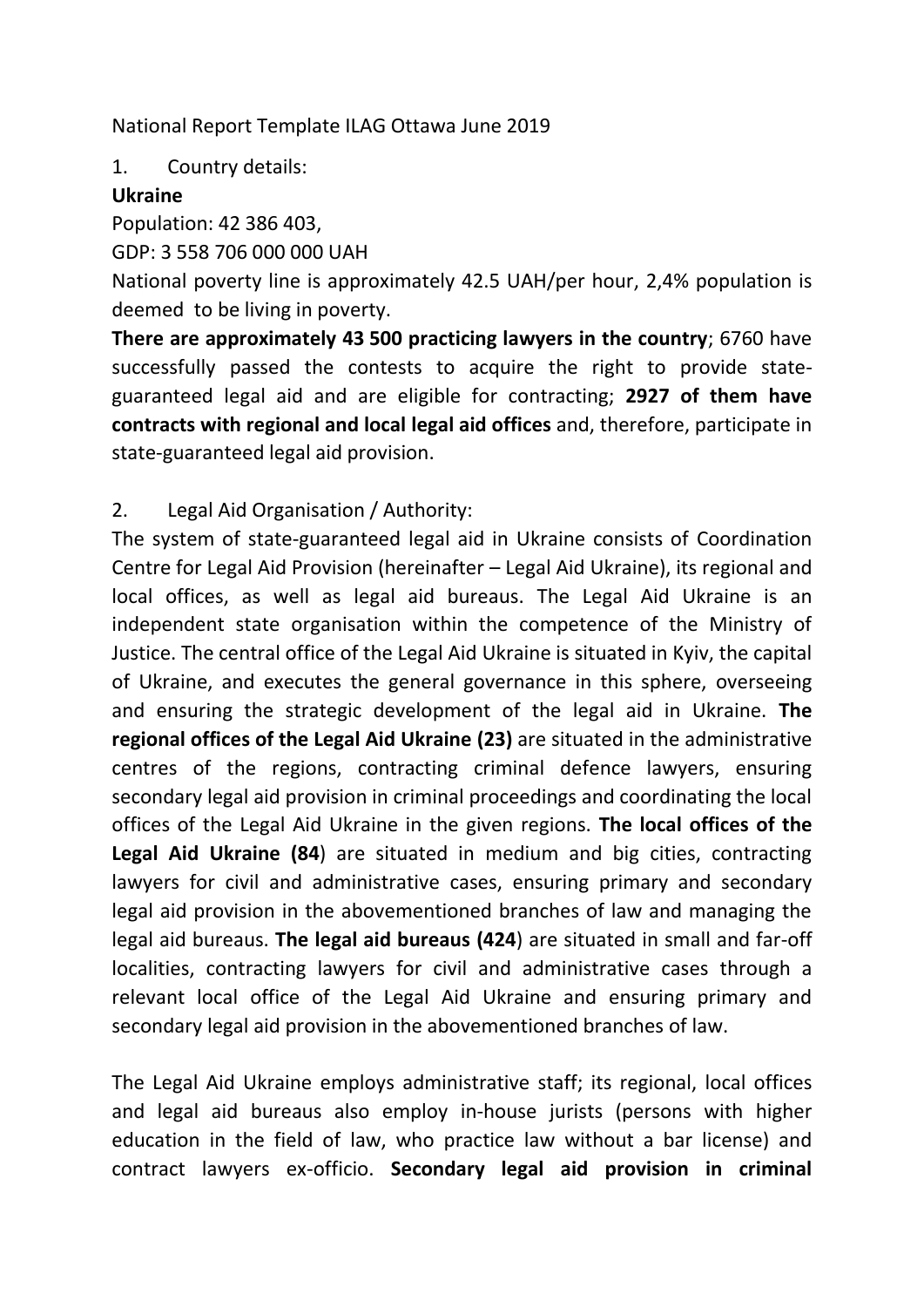**proceedings is provided exclusively by lawyers. As of 2019, secondary legal aid provision in civil and administrative cases is almost evenly distributed between 2927 contracted lawyers and around 1600 in-house jurists** (in 2016 9,7% of cases were covered by jurists, in 2017 – 26,1%, in 2018 – 49,5%). Contracted lawyers receive case-based remuneration that includes positive coefficients for the complexity and the results of a particular case. In-house jurists, on the other hand, receive fixed salaries, with a limited set of bonuses. It has to be noted that in-house jurists generally receive lower remuneration than the contracted lawyers.

## 3. Budget and Spend:

The budged of the Legal Aid Ukraine constituted 419 875 000 UAH in 2017 and 693 851 900 UAH in 2018. Actual expenditures are usually higher than forecasted when establishing the budget of the Legal Aid Ukraine, so the final budged is commonly larger than the initial one.

As the budget for 2019 was not increased despite the growing expenditures, it was a major challenge to keep the sustainable and effective legal aid provision. Therefore, a reorganisation was developed and commenced through concentrating the back-offices at regional levels and decreasing the number of administrative staff, so that the number of legal aid access points would remain the same.

## 4. Scope, Caseload and Eligibility:

**All residents of Ukraine have the right for primary legal aid that consists of legal advice, provision of legal information and drafting of non-procedural documents.**

**Specific categories are eligible for secondary legal aid that consists of defence, representation and drafting of procedural documents.** The aforementioned categories include:

- persons under administrative detention or arrest
- detained criminal suspects
- imprisoned
- low-income persons
- persons with disabilities
- **•** children in hardship
- refugees
- war veterans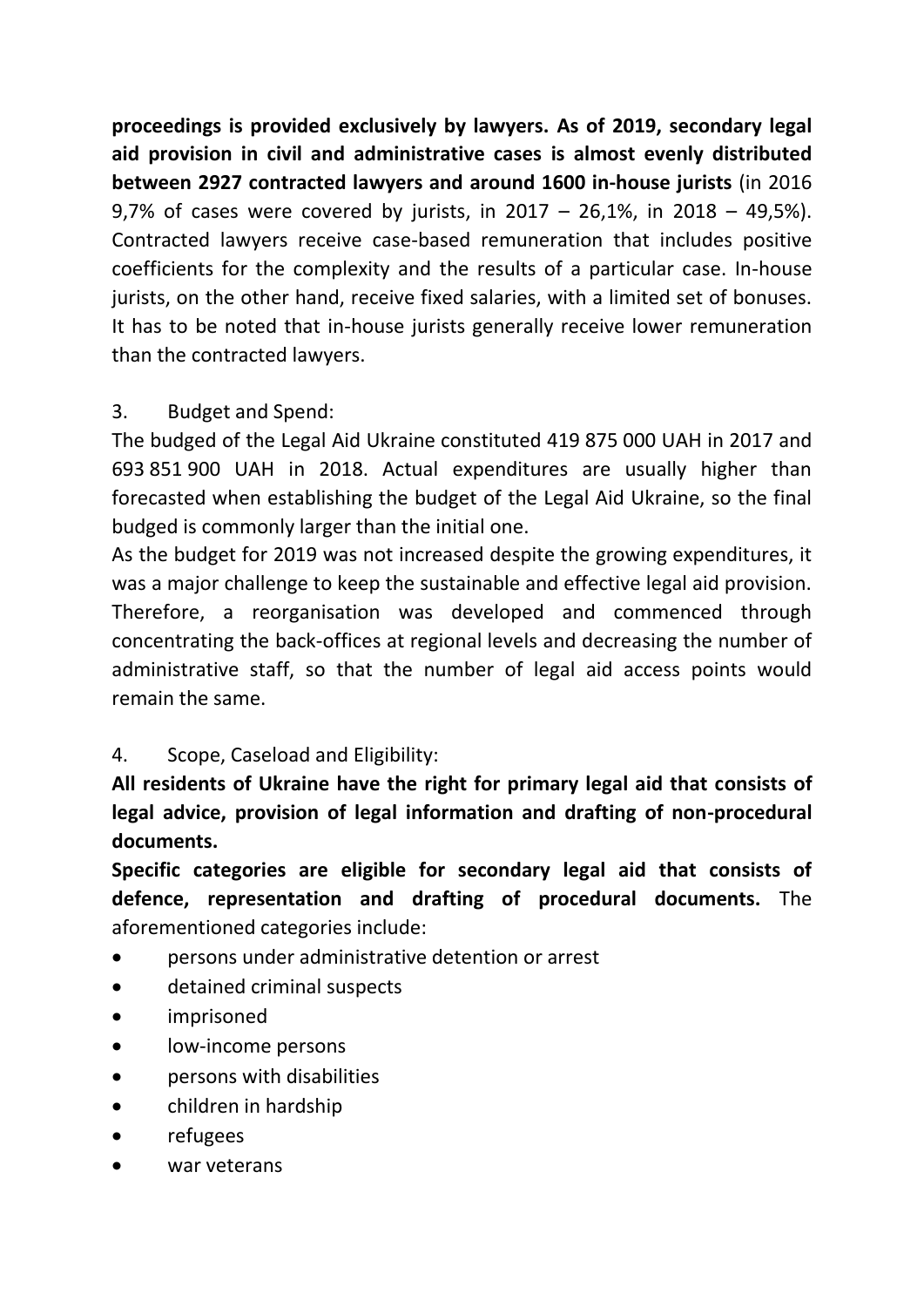rehabilitated

 persons subjected to proceedings regarding compulsory psychiatric treatment

 persons subjected to proceedings regarding restriction of their legal capacity

- internally displaced persons (IDPs)
- persons that applied for IDP or war veteran/ATO participant status
- victims of domestic and gender-based violence
- all children

As it may be observed, as of today means testing is applicable to only one category.

In 2017 90 568 cases of secondary legal aid provision in criminal proceedings have occurred. Moreover, 567 340 applications for legal aid in civil and administrative cases were filed, including 73001 for secondary legal aid; accordingly, 501786 cases of primary legal aid provision have occurred, as well as 69457 cases of secondary legal aid provision in civil and administrative cases; 1590 applicants were transferred to specialised partner organisations, based on their legal problems.

In 2018 90 003 cases of secondary legal aid provision in criminal proceedings have occurred. Moreover, 623 842 applications for legal aid in civil and administrative cases were filed, including 76653 for secondary legal aid; accordingly, 553 301 cases of primary legal aid provision have occurred, as well as 72 800 cases of secondary legal aid provision in civil and administrative cases; 489 applicants were transferred to specialised partner organisations, based on their legal problems.

As it has been already mentioned, the whole population is eligible for defence in criminal proceedings and any kind of legal advice. Approximately 37% of population is eligible for secondary legal aid in civil and administrative cases.

It is up to the courts to decide if legal aided litigants who lose their case liable to pay the other side's legal expenses/costs.

#### 5. Quality Assurance:

A number of thorough quality standards for legal aid provision in different types of cases exists within the quality management system of legal aid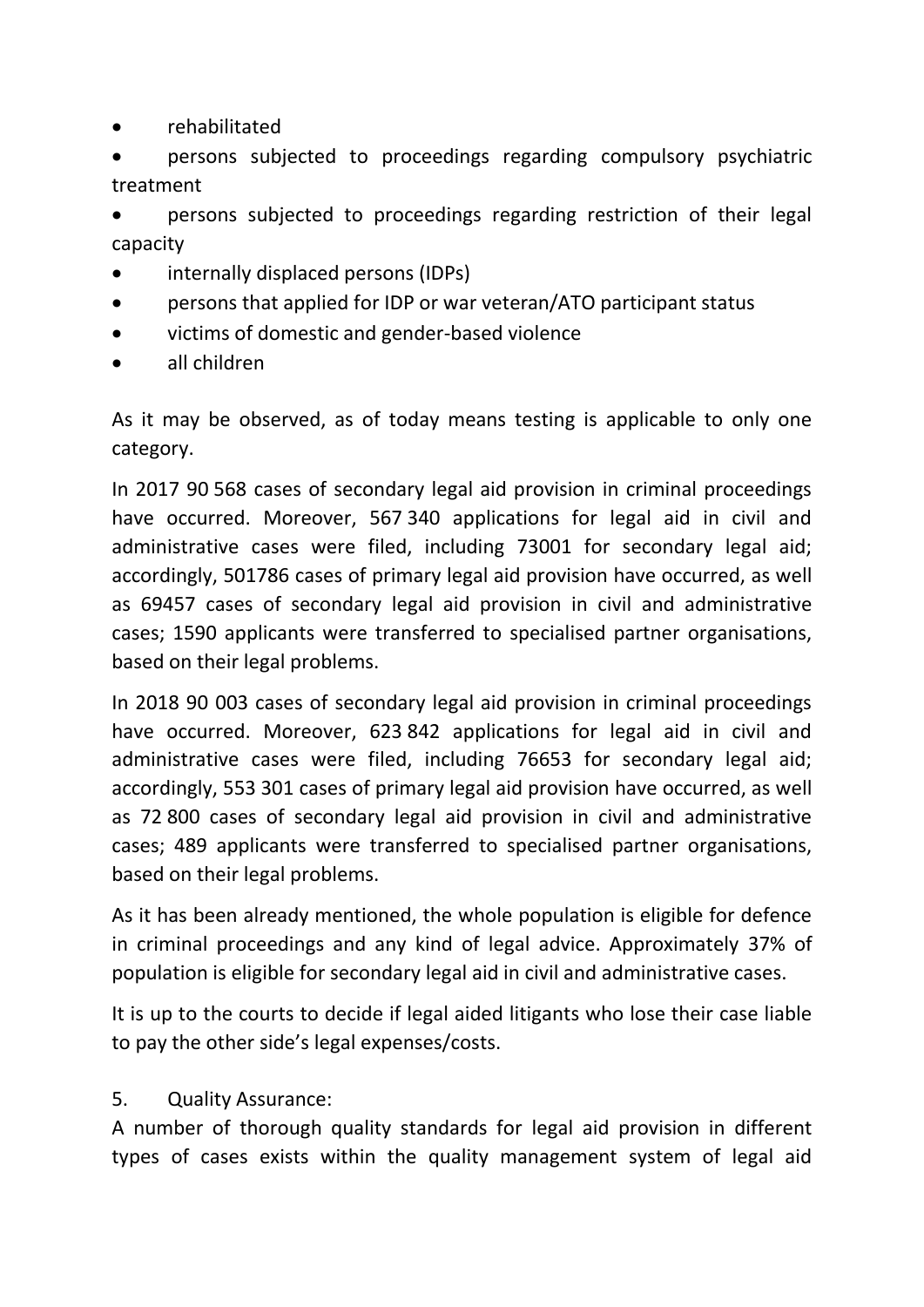Ukraine. The central office of the Legal Aid Ukraine contains a separate Legal Aid Quality Assurance Division that is concerned with processing complaints, coordinating quality managers of the legal aid system in regions, developing new quality standards and training programmes for the in-house jurists and contracted lawyers.

To ensure the adherence to the standards, each regional office is staffed with a quality manager with a bar license, who observes the work of contracted lawyers in courts, as well as interviews the lawyers and their clients. If a violation is observed, a quality manager reports to the respective regional office or to the central office of the Legal Aid Ukraine, which, in turn, file an application to a local bar self-governance authority for assessment and disciplinary action. The internal instruments for dealing with violations are limited:

- development and conduction of training programmes to increase the professional competence of relevant lawyers
- non-renewal of contracts for secondary legal aid provision
- termination of contracts for secondary legal aid provision

To be eligible for a contract with a regional or local office of the Legal Aid Ukraine, lawyers have to pass special contests that include written tests and on-line courses on legal aid provision and the corresponding legal and organisational framework.

Contracted lawyers are limited to working on no more than 30 cases simultaneously. There is no formal limit for the number of cases that may be worked on by in-house jurists.

# **It has to be noted that the Legal Aid Ukraine is currently going through the preliminary stages of peer review quality control mechanism implementation.**

6. Public Legal Education:

The Legal Aid Ukraine conducts awareness-rising and legal enlightenment campaigns on particular legal problems and for particular audiences on a regular basis, both independently and in a cross-institutional manner, like the "I Have A Right!" nationwide campaign that started in 2017.

To ensure that the access to legal aid is effective even in remote localities, as well as for people of low mobility, a network of 3000 distance legal aid access points in hospitals, military bases, prisons etc.; moreover, in the period of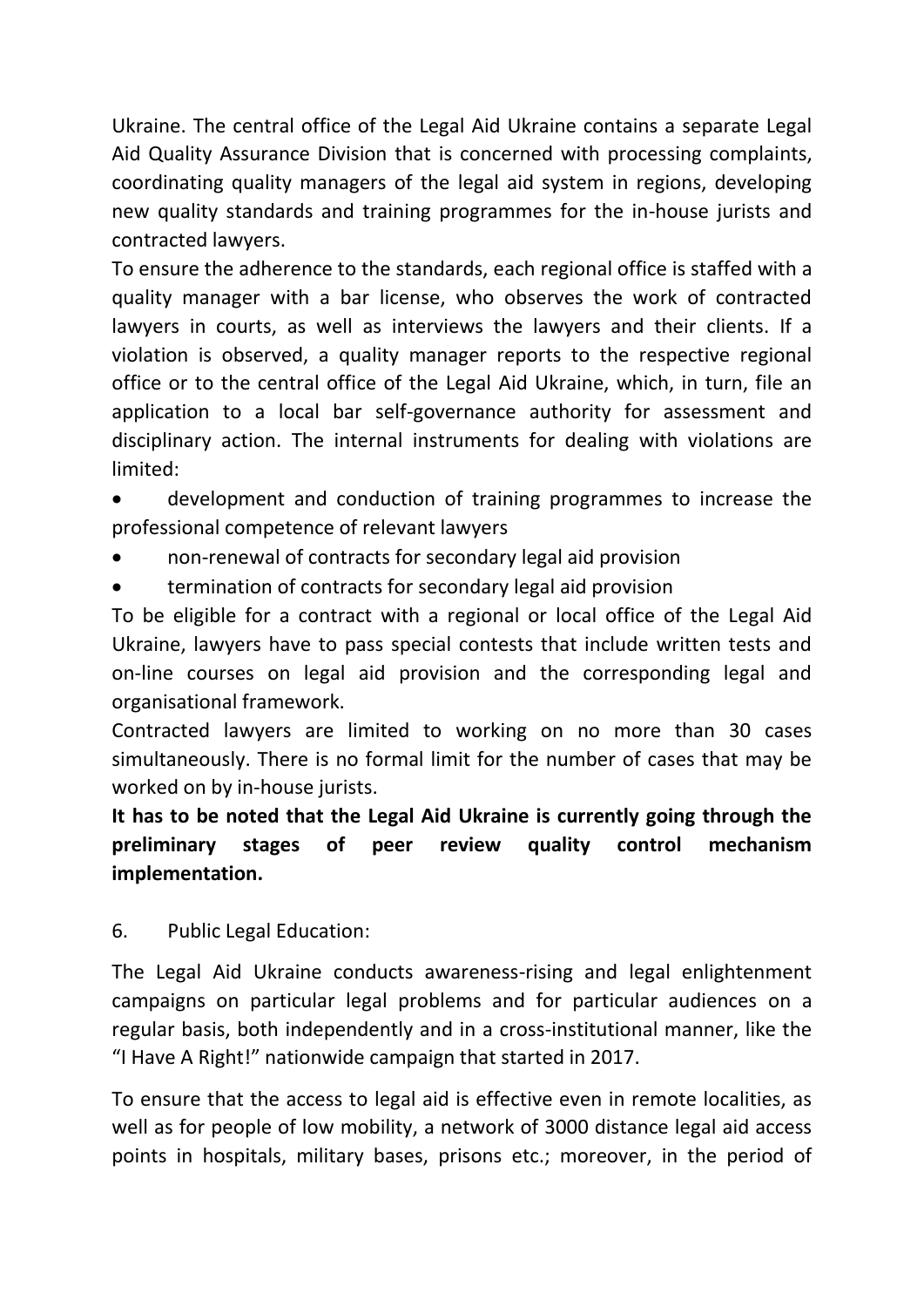2016-2018 more than 31 400 visits of mobile consulting groups were performed. Address visits to immobile persons are a common activity of the local legal aid offices.

In the context of informational technologies, two main initiatives function to enhance the access to legal aid:

 **the single all-Ukrainian legal aid call-centre**, where people may receive legal advice and information, including the addresses of the nearest legal aid offices;

 **WikiLegalAid** – an open database of almost 1500 legal consultations and algorithms freely accessible by people.

Needs assessment studies are conducted on regular basis, mainly in cooperation with the partners of the Legal Aid Ukraine, or independently by third parties, though in recent years an emphasis is made on building internal research capacities. **The newest study was conducted in 2018 and highlighted the ongoing problem of low awareness** about the right to legal aid among the people. In a set of 2053 people of different age groups, 23% knew about the Legal Aid Ukraine's offices in their cities; among those, who knew, 77% knew that the offices provide legal advice, 43% knew that the offices help to draft non-procedural documents and 16% have already applied to the Legal Aid Ukraine. **Nevertheless, the trust to the Legal Aid Ukraine is high** – 87% of those who knew about the offices would apply to them if needed and 89% of respondents would advise the same to their relatives.

7. Alternative Sources of legal services:

Alternative sources mostly constitute regional and local NGOs, as well as their integrational networks and international organisations, as the institute of legal clinics is still developing. Depending on the specialisation of such legal aid providers, the Legal Aid Ukraine may transfer an applicant to them and vice versa. Since 2015, more than 14 900 applicants were transferred to partner organisations.

To ensure the sustainability of legal aid provision and legal empowerment at local and regional levels, the Legal Aid Ukraine is constantly working on developing the potential of relevant NGOs and legal clinics, thus striving to create effective Independent Legal Aid Providers, accountable to the standards of the Legal Aid Ukraine but tailored to serve the respective communities and not bound by the state budgeting.